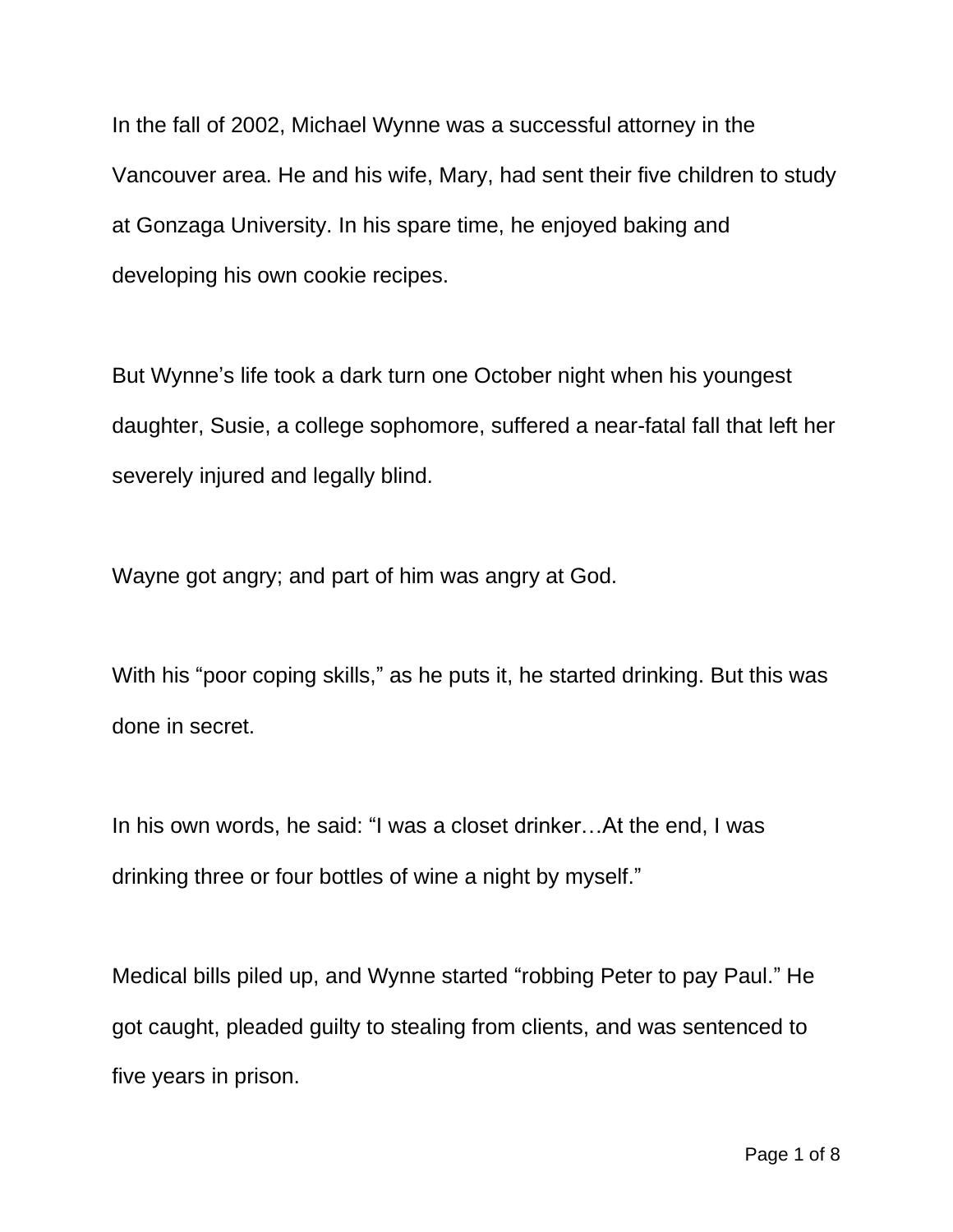In September of 2010, Michael Wynne boarded the chain bus to the Washington Corrections Center in Shelton.

However, as his story continued, while you can screw up at any time, what he'd also find is you can respond to that and change.

Prison was rough on Wynne, who was 63 when he entered.

He fell ill and almost died. He spent about three months in the prison hospital before being transferred to two different prisons.

He'd never had a run-in with the law before, and some of the younger inmates gave him a hard time at first.

But rather than retreat into TV or card games, Wynne decided to spend his time in prison serving those around him. He realized he could use his professional skills and experience to help guys overcome some of the bureaucratic obstacles they were facing on the outside — obtaining necessary documents, preparing résumés, clearing up traffic tickets.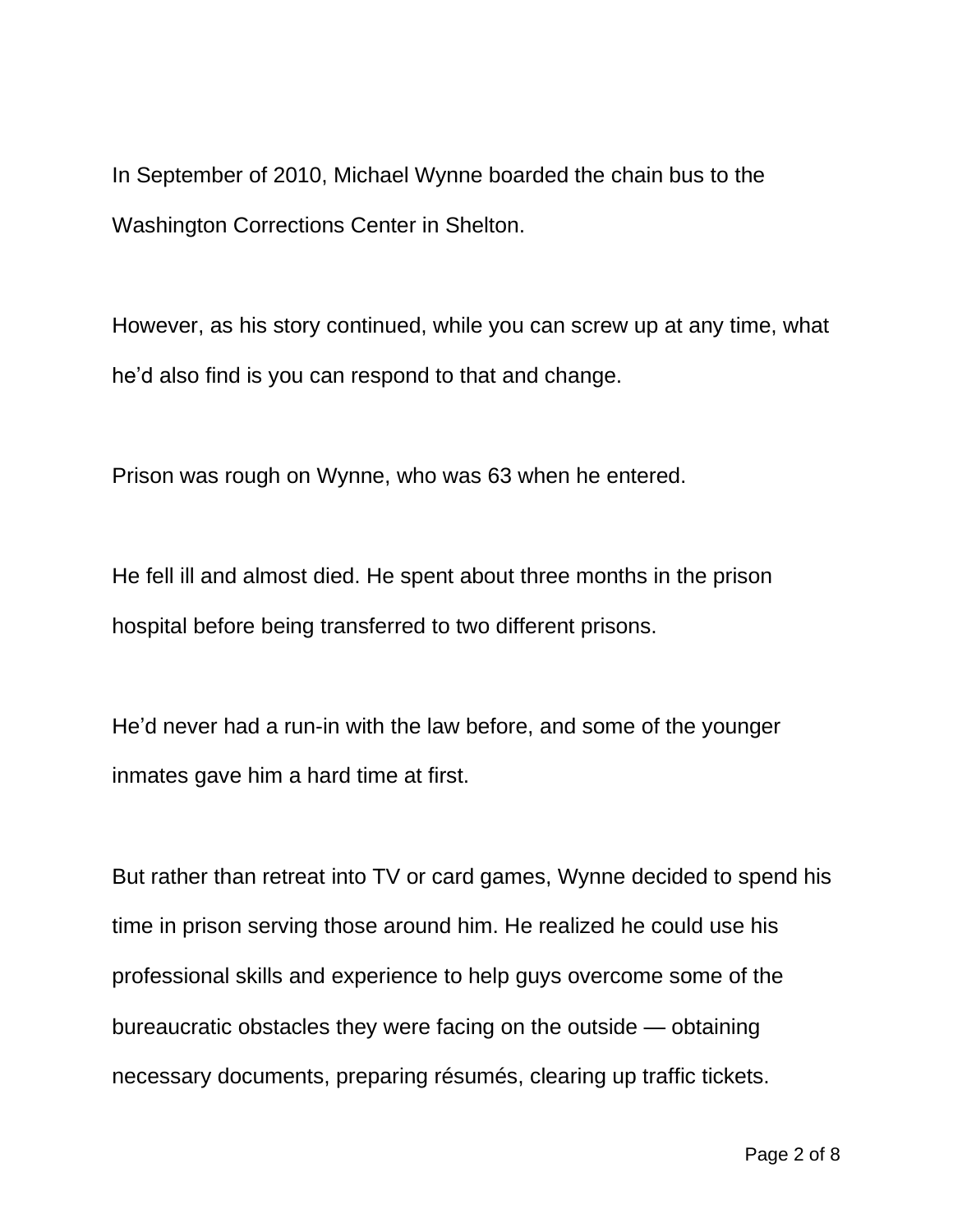He saw that a lot of people in prison couldn't read or write. News traveled fast in prison, and soon Wynne had a long list of "clients." Deacon Jack Roscoe, who served as chaplain at Cedar Creek, remembers the first time he saw Wynne walk into the prison chapel.

He saw Wayne carrying around a big sheaf of papers and helping everybody, from an inmate trying to get a driver's license in California, to this, to that, to the next thing. Deacon Roscoe recruited Wynne to serve as a lector at Communion services, and began helping him rediscover his Catholic faith. Together they watched Father Robert Barron's Catholicism video series, and Deacon Roscoe gave Wynne a copy of Thomas Merton's The Seven Storey Mountain

Wayne started reading about anything to do with faith at the prison library, and spending more time in prayer.

.

Deacon Roscoe arranged for a priest to visit the prison, and Wynne made his first confession in maybe 20 years. As he put it "That was a big release, like a big weight off my shoulders," he said.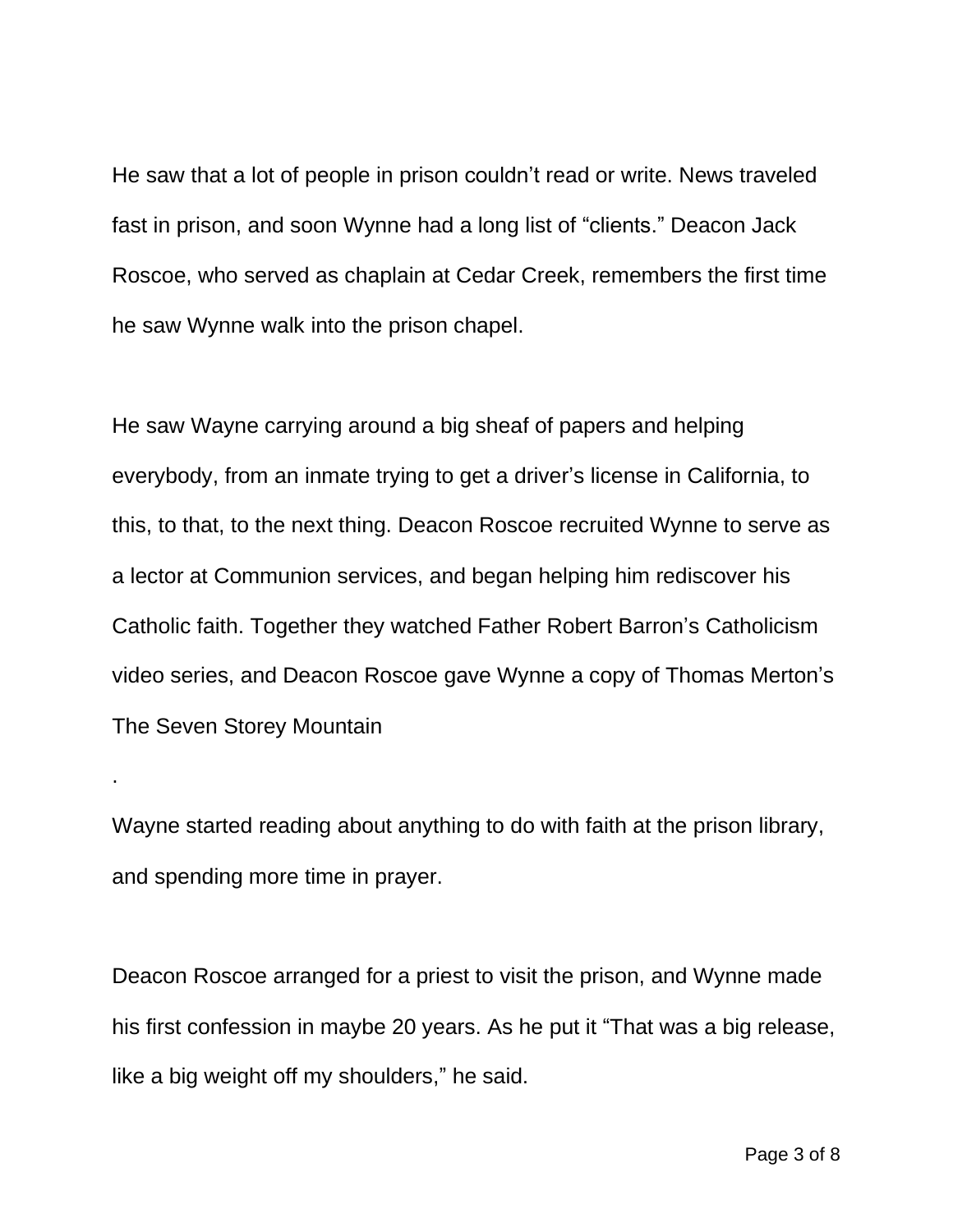Wynne began to see the help he was giving his fellow inmates in light of Jesus 'words in the Gospel of Matthew: "I was … in prison and you visited me. … Amen, I say to you, whatever you did for one of these least brothers of mine, you did for me." (Matthew 25:35-40)

He realized, "If I can help some of these guys getting out, I'm kind of doing God's work."

Since being released Wynne continued to do God's work to help former inmates.

A felony conviction can be a huge barrier to securing employment and housing. So Wynne often meets at coffee shops or McDonald's with guys who have just been released, helping them to find housing and work. In the four years after his release, he's helped more than 100 men get jobs or places to live, and wrote a book for ex inmates about re-entry into society that covers everything from how to get a birth certificate and a Social Security card, to dealing with unpaid traffic tickets and child support, to writing a résumé and nailing a job interview.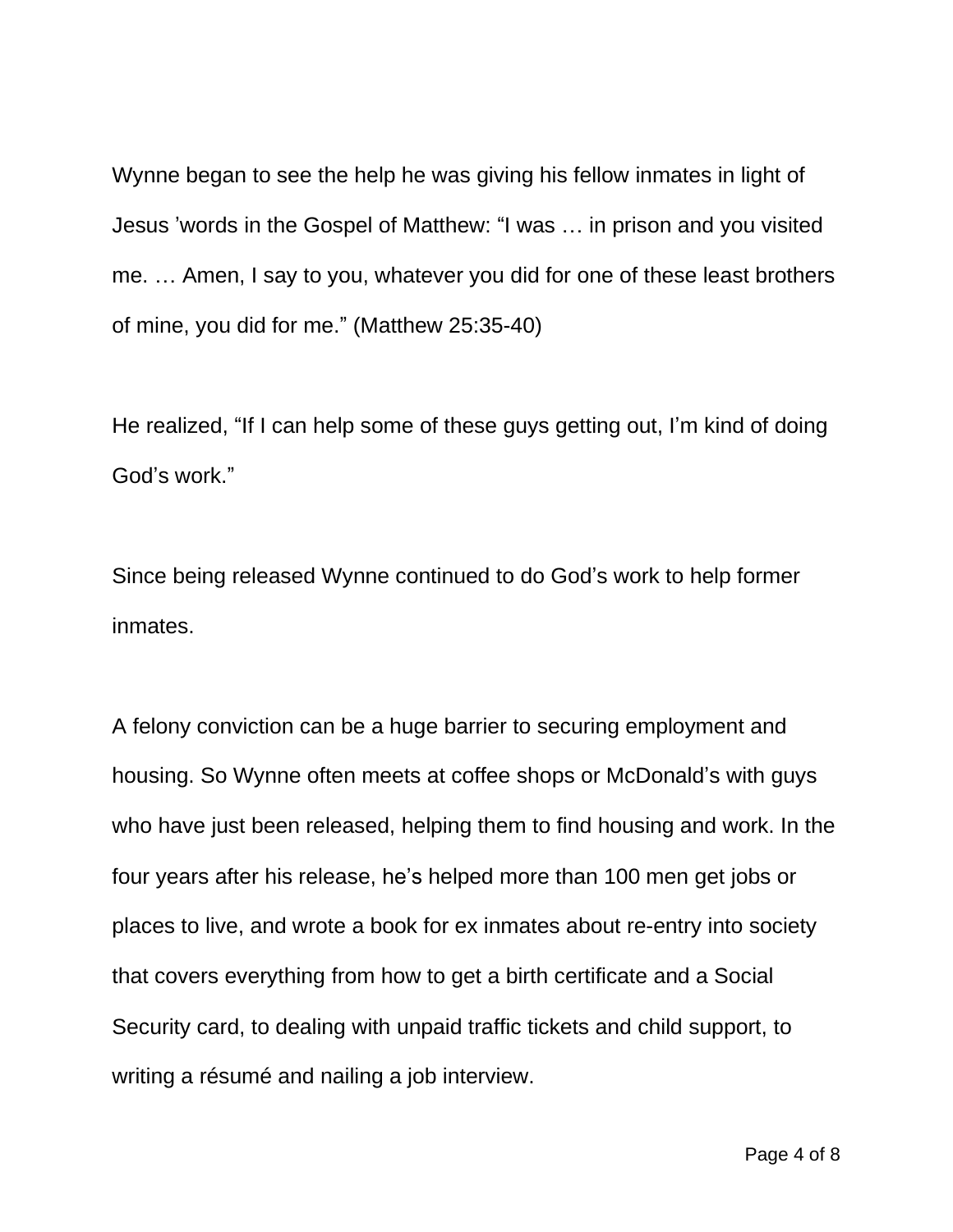In the words of Fr. Tom Belleque, a priest who Michael has worked with: "What gives him so much credibility is that he served his time and he understands from the inside, and I don't think there's any better minister than somebody who understands it personally…That's part of the cross and resurrection of the Gospel — that we take the crosses in our lives and turn them into new life. And one of the best ways we can do that is to serve others."

One of the men Wynne has served is his former "celly" at Cedar Creek, Robert Russell. When Russell was released in 2014, Wynne was there for him and recommended him for a job as a welder at Pacific Precast, Inc., an ornamental concrete company in Vancouver. Now Russell runs the business as the production manager.

He says he doesn't have many people he could call a true friend, but Wayne is one of them. As he puts it,"He'd give you the shirt off his back, he'd do anything he could for you," Russell added. "He's a blessing to anybody that is in his life."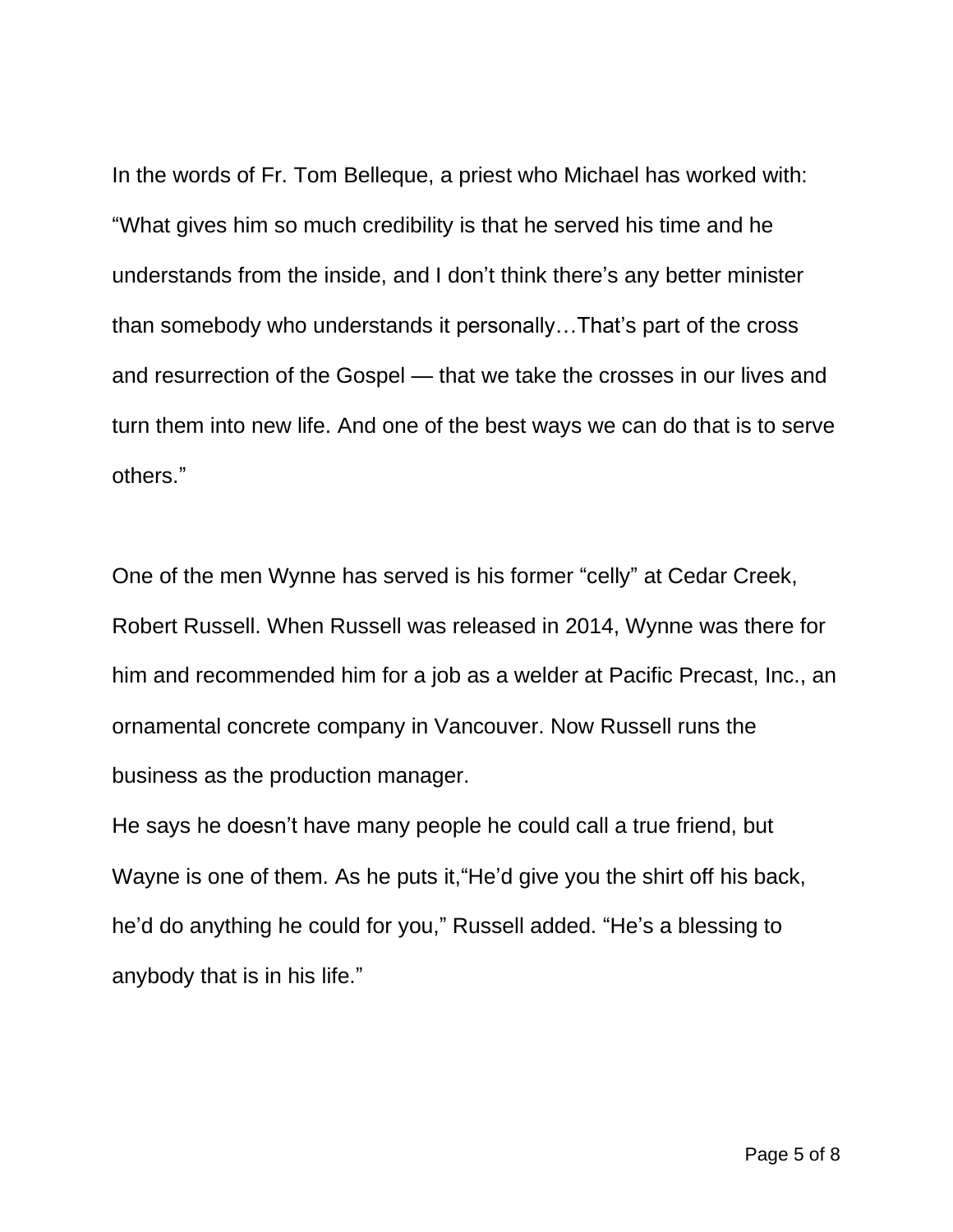Of course Jesus gives us much more than the shirt off his back; He gives us his life. And this day, this week, invites us to be, like the donkey in the opening Gospel, untethered and liberated, and to do this for one another for the Master has need of you and me.

As we are all aware, inside all of us is such a capacity for good, but also the capacity for evil.

The Passion shows us sin in all it's ugly forms. But it also shows us God's response, that of unconditional love.

Sin has a way of destroying us. Little by little, it creeps in; Michael went from a successful attorney to being angry, and letting the hurt and anger cloud his judgment and turned to alcohol and eventually stealing, and it caught up with him. But in his darkest moment, he realized something: that he was loved by God.

Like the donkey in the opening Gospel, sometimes we are tethered to a sin; anger; lust; sloth; whatever it may be. Like Michael, we sometimes hide this or think we can control it. But on our own we are enslaved. Sure, it may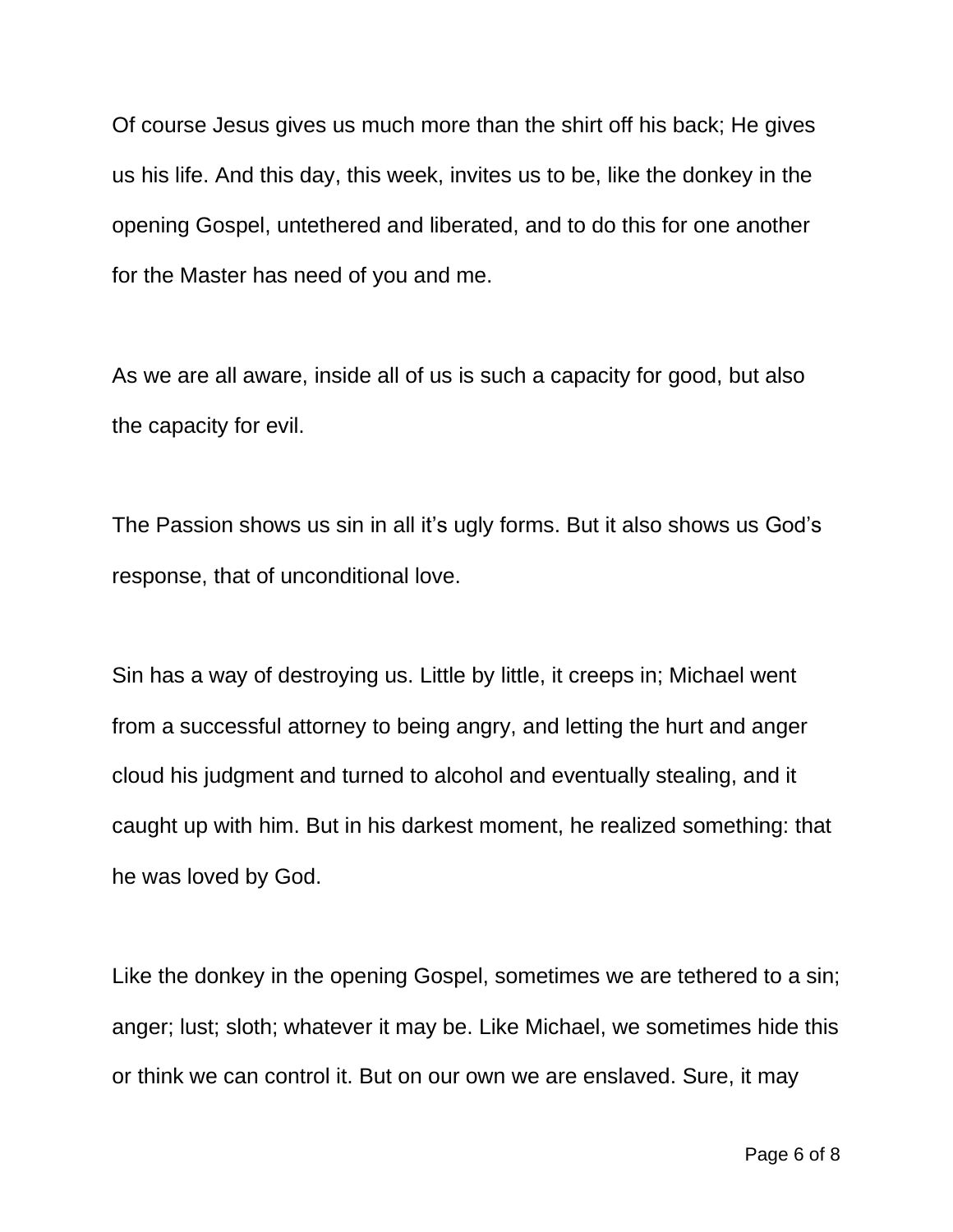remain hidden for a while, but it will come out eventually. So rather than pretend it's not there, may we realize we are loved and forgiven. Jesus takes on our sins and lays down His life out of love. Maybe we've been hurt by a tragedy like Michael was. God knows what that is like because He went through it too. This week may we contemplate again how God stands with us and we are never alone.

But like Michael, may we also be aware of the words Jesus says to the apostles to relay to the owner of the donkey: the master has need of it. That's you and me. Jesus sets us free but as Fr. Tom said, we use our cross and turn it into new life. The master has need of you. Sometimes we get down on ourselves and compare ourselves to others. Sometimes we use our gifts for our own glory. Sometimes we stay focused on the past out of shame. But when God sets us free and forgives, He calls us to do the same for one another. We look at our gifts; Michael realized he was good with people; he had skills as an attorney; and he used those to change hundreds of lives around and give the incarcerated hope. So what about us? Never forget how much you matter to others, and how God put you here for a reason. Never forget what a profound impact you have when you use what you've been given to make this world a better place, by being